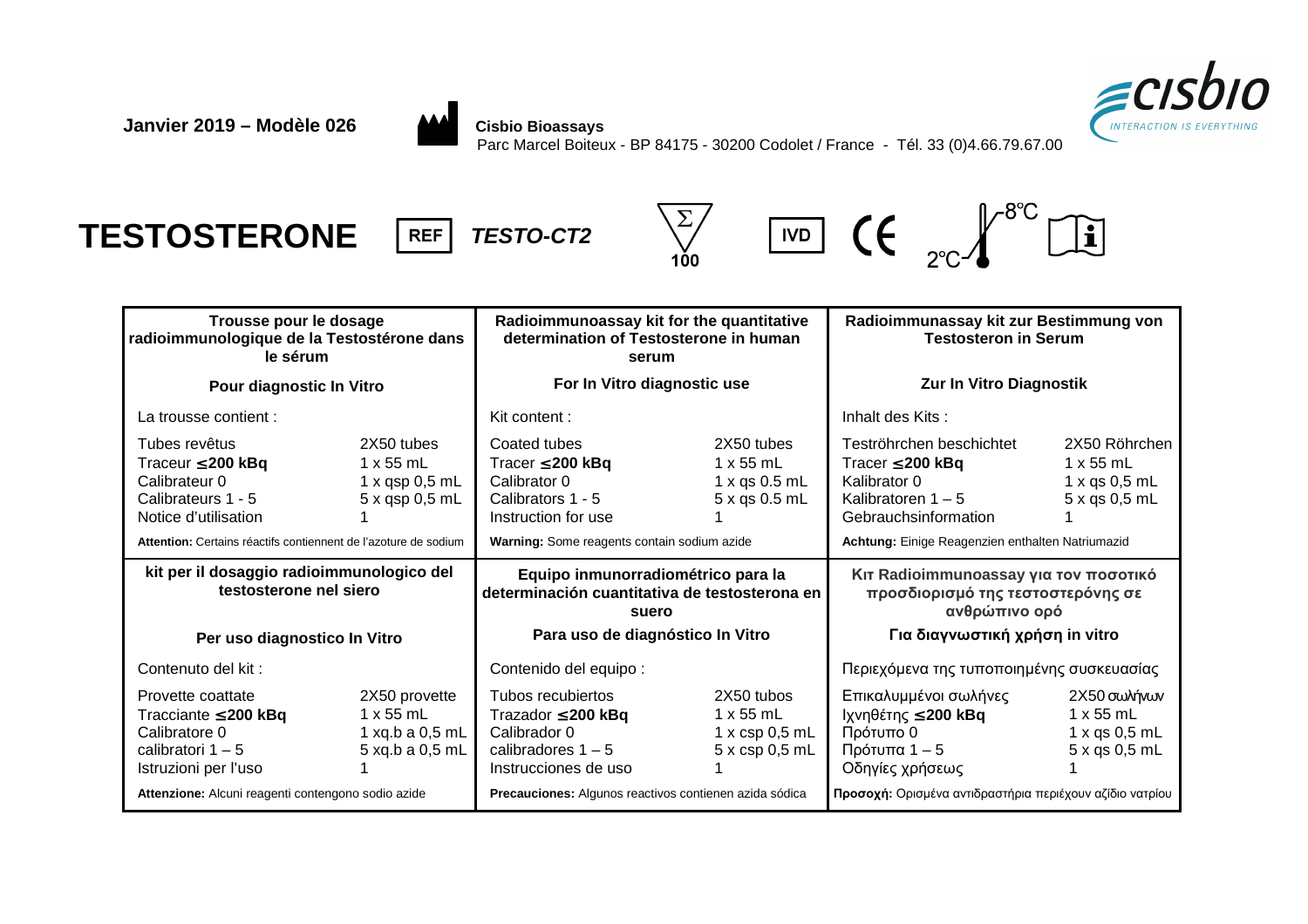|                       | <b>FRA</b>                              | <b>ENG</b>                           | <b>DEU</b>                               | <b>ITA</b>                                          | <b>SPA</b>                                                      | <b>ELL</b>                               | <b>SWE</b>                           | <b>POL</b>                                 | <b>HUN</b>                              | <b>BUL</b>                                        | <b>SRB</b>                               |
|-----------------------|-----------------------------------------|--------------------------------------|------------------------------------------|-----------------------------------------------------|-----------------------------------------------------------------|------------------------------------------|--------------------------------------|--------------------------------------------|-----------------------------------------|---------------------------------------------------|------------------------------------------|
|                       | <b>Explication</b><br>des symboles      | <b>Explanation</b><br>of symbols     | Erläuterung der<br><b>Sumbole</b>        | <b>Spiegazione</b><br>dei simboli                   | Significado de<br>los simbolos                                  | Επεξήγηση<br>Των<br>συμβόλων<br>που      | Symbol<br>förklaring                 | Wyjaśnienie<br>symboli                     | Jelmagyarázat                           | Обяснение на<br>символите                         | Objašnjenje<br>simbola                   |
|                       | Conforme aux<br>normes<br>européennes   | European<br>conformity               | CE-Konformitäts-<br>kennzeichnung        | Conformita<br>europea                               | Conformidad<br>europea                                          | European<br>conformity                   | Förenlig med<br>europeiska<br>normer | Zgodne z<br>normami<br>europejskimi        | Megfelel az<br>európai<br>szabványoknak | Европейската<br>съответствието                    | Evropska<br>usaglašenost                 |
| $\chi$                | $T°$ limite de<br>stockage              | Storage<br>temperature<br>limitation | Limitierung der<br>Lagertemperatur       | Limiti per la<br>temperatura<br>di<br>conservazione | Limites de<br>temperatura de<br>almacenamiento                  | Περιορισμός<br>θερμοκρασίας<br>φύλαξης   | T°-gräns vid<br>förvaring            | Graniczna<br>temperatura<br>przechowywania | Tárolási<br>hőmérséklethatár            | Ограничаване на<br>температурата<br>на съхранение | Ograničenje<br>temperature<br>za čuvanje |
| <b>LOT</b>            | $N^{\circ}$ de lot                      | Batch code                           | Chargencode                              | codice lotto                                        | Código de lote                                                  | Κωδικός<br>παρτίδας                      | Lotnr.                               | Numer partii                               | Gyártási szám                           | номер                                             | Šifra serije                             |
| $\boldsymbol{\Sigma}$ | <b>Utiliser</b><br>jusqu'au             | Use by                               | Verwendbar bis                           | utilizzare entro                                    | Consumir antes<br>de                                            | Ημερομ. λήξης                            | Används<br>senast                    | Zużyć do                                   | Felhasználható<br>az alábbi<br>dátumig: | Срок<br>на<br>валидност                           | Upotrebiti do                            |
| ∐`                    | Consulter la<br>notice<br>d'utilisation | Consult<br>operating<br>instructions | Das Handbuch zu<br>Rate ziehen           | consultare le<br>istruzioni per<br>l'USO            | Consultar las<br>instrucciones de<br>manejo o<br>funcionamiento | Ανατρέξτε στις<br>οδηγίες<br>λειτουργίας | Läs<br>bruksanvisning<br>en          | Patrz dołączona<br>ulotka                  | Olvassa el a<br>használati<br>utasítást | Консултирайте<br>инструкции<br>3a<br>работа       | Pogledaite<br>uputstvo za<br>upotrebu    |
| <b>IVD</b>            | Diagnostic In<br>Vitro                  | In Vitro<br>Diagnostic<br>device     | $In-$<br>VitroDiagnostische<br>Anwendung | Dispositivo<br>Diagnostico In<br>Vitro              | Dispositivo de<br>diagnóstico In<br>Vitro                       | διαγνωστική<br>συσκευή In<br>Vitro       | In vitro-<br>diagnos                 | Diagnostyka In<br>Vitro                    | In vitro<br>diagnosztika                | За<br>ИH<br>витро<br>диагностика<br>устройство    | Uređaj za<br>dijagnostiku<br>in vitro    |
| لفقا                  | Fabriqué par                            | Manufactured<br>by                   | Hergestellt von                          | Prodotto da                                         | Fabricado por                                                   | Κατασκευάζεται<br>από την                | Tillverkad av                        | Wyprodukowan<br>e przez                    | Gyártja:                                | Произведено от                                    | Proizveo                                 |
| <b>REF</b>            | Référence                               | Catalogue<br>number                  | Katalog Nr.                              | N. catalogo                                         | Número de<br>catálogo                                           | Αριθμός<br>καταλόγου                     | Referens                             | Wzorzec                                    | Referenciakészít<br>mény                | Каталожен<br>номер                                | Kataloški broj                           |
| $\Sigma$<br>100       | Nombre de<br>tubes                      | Number of<br>determinations          | Anzahl der<br>Bestimmungen               | Numero di<br>determinazioni                         | Número de<br>determinaciones                                    | Αριθμός<br>προσδιορισμών                 | Antal rör                            | Liczba<br>probówek                         | A kémcsövek<br>száma                    | Брой<br>определяния                               | Broj<br>određivanja                      |
| CT                    | Tubes revêtus                           | Coated tubes                         | beschichtete<br>Röhrchen                 | Provette<br>coattate                                | <b>Tubos</b><br>recubiertos                                     | Επιστρωμένα<br>σωληνάρια                 | Belagda rör                          | Probówki<br>powlekane                      | Bevont<br>kémcsövek                     | Покритите тръби                                   | Obložene<br>epruvete                     |
| <b>TRACER</b>         | Traceur<br>radioactif                   | Radioactive<br>tracer                | Radioactiver<br>Tracer                   | Tracciante<br>radioattivo                           | Trazador<br>radiactivo                                          | Ραδιενεργός<br>ιχνηθέτης                 | Radioaktiv<br>tracer                 | Znacznik<br>radioaktywny                   | Nyomjelző izotóp                        | Индикатор                                         | Radioaktivni<br>indikator                |
| CAL                   | Calibrateur                             | Calibrator                           | Kalibrator                               | Calibratore                                         | Calibrador                                                      | Βαθμονομητής                             | Kalibrator                           | Kalibrator                                 | Kalibrátor                              | Калибратор                                        | Kalibrator                               |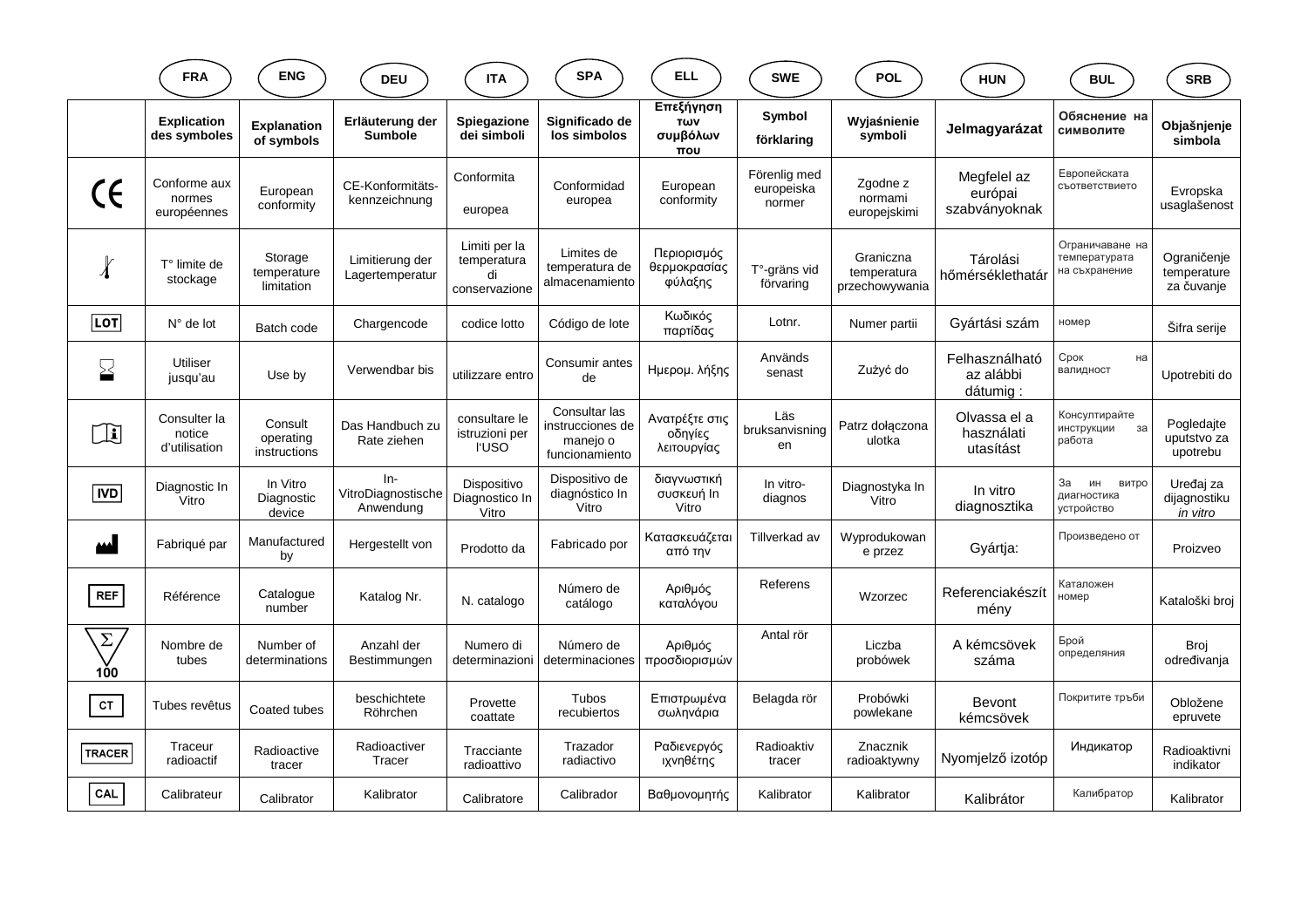## **MISE A JOUR / UPDATING**



| <b>FRA</b><br>Modifications par rapport à la version précédente :<br>Mise à jour du code langue Serbe.     |
|------------------------------------------------------------------------------------------------------------|
| Changes from the previous version:<br><b>ENG</b><br>Update of the Serbian language code.                   |
| Änderungen gegenüber der Vorgängerversion:<br><b>DEU</b><br>Aktualisierung des serbischen Sprachcodes.     |
| Modifiche rispetto alla versione precedente:<br><b>ITA</b><br>Aggiornamento del codice della lingua serba. |
| Los cambios a la versión anterior:<br><b>SPA</b><br>Actualización del código de idioma serbio.             |
| Οι αλλαγές από την προηγούμενη έκδοση:<br><b>ELL</b><br>Ενημέρωση του κώδικα της σερβικής γλώσσας.         |
| Ändringar från den tidigare versionen:<br><b>SWE</b><br>Uppdatering av den serbiska språkkoden.            |
| Zmiany w stosunku do poprzedniej wersji:<br><b>POL</b><br>Aktualizacja kodu języka serbskiego.             |
| Változások az előző verzióhoz képest:<br><b>HUN</b><br>A szerb nyelvi kód frissítése.                      |
| Промени от предишната версия:<br><b>BUL</b><br>Актуализиране на кода на сръбския език.                     |
| Promeneod prethodne verzije:<br><b>SRB</b><br>Ažuriranje koda srpske jezika.                               |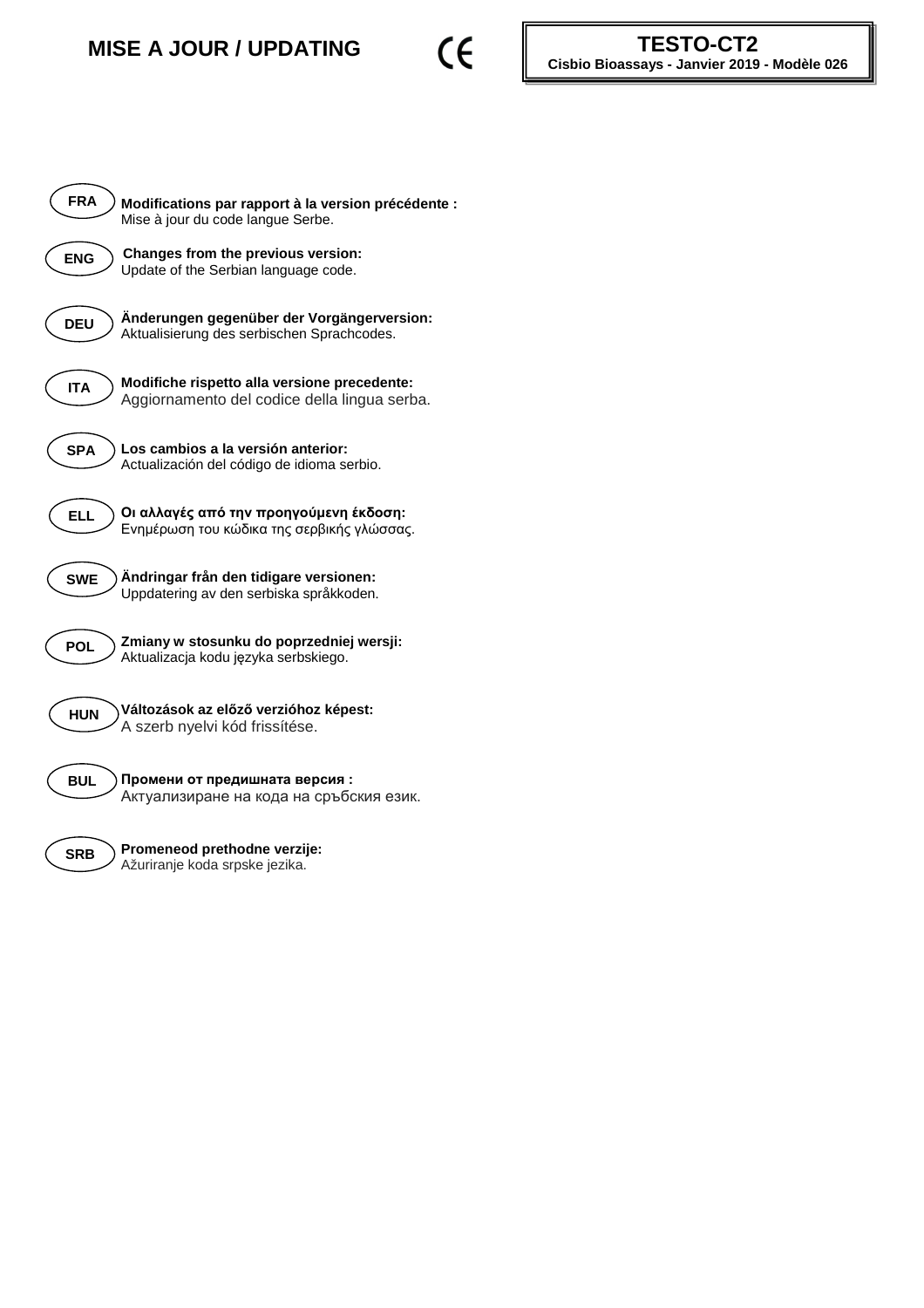



## **1. NAME AND INTENDED USE**

**TESTO-CT2** is a radioimmunoassay kit for the quantitative determination of Testosterone in human serum. The kit is intended for professional use.

## **2. INTRODUCTION**

Testosterone (MW 288.4) is a steroid hormone mainly synthesized by the Leydig cells of the testes in males and by the ovaries and adrenal cortex in female. Testosterone production in both sexes is regulated mainly by LH. Circulating testosterone is 60% bound to a globulin: Sex Hormone Binding Globulin (SHBG). Only 1% of Testosterone is free, and is referred to as the active form.

At puberty, pituitary gonadotrophins increase, stimulating testicular maturation: LH acts directly on the interstitial mesenchimal elements, causing them to secrete testosterone and estrogens, as they are developing into mature Leydig cells. FSH acts on the seminiferous tubules to induce and maintain normal spermatogenesis. At the onset of puberty, testosterone stimulates the development of male sex characteristics (such as external genitalia, accessory sex organs, hair growth, linear growth, voice timbre, psyche, muscle and bone tissue mass) which it will maintain throughout life. The age at which maximum testosterone levels are observed varies from 15-20 to 25 years according to the theories. Testosterone is secreted episodically throughout the day, so that multiple peaks can be observed if frequent samplings are made (maximum peak being around 8.00am).

Testosterone measurement is used in the following cases:

- Delayed puberty and androgen deficiency in men.
- Androgen excess in female (Hirsutism).
- Androgen excess in children.
- Monitoring of endocrine treatment.

The Testosterone measurement is not sufficient in the assessment of gonadal function. In the male it must be supplemented at least with careful clinical examination of the patient, measure of LH, FSH and evaluation of the ejaculate. In females with hirsutism syndrome, additional tests are needed to differentiate between ovarian and adrenal origins of elevated testosterone. These tests may include, quantitative determination of serum cortisol, ACTH, LH and FSH.

## **3. PRINCIPLE**

The principle of the assay is based on the competition between the labelled testosterone and testosterone contained in calibrators or specimens to be assayed against a fixed and limited number of anti-testosterone antibody binding sites bound to the solid phase (coated tubes).

After incubation, the unbound tracer is easily removed by a washing step.

The amount of labelled testosterone bound to the antibody is inversely related to the amount of unlabelled testosterone present in the sample.

## **4. REAGENTS**

Each kit contains enough reagents for 100 tubes. The expiry date is marked on the external label.

| <b>REAGENTS</b>                                                                                                                                         | <b>SYMBOLS</b> | <b>QUANTITY</b>                                            | <b>STORAGE</b>                                                                                                             |
|---------------------------------------------------------------------------------------------------------------------------------------------------------|----------------|------------------------------------------------------------|----------------------------------------------------------------------------------------------------------------------------|
| <b>COATED TUBES:</b> ready to use.<br>Anti-testosterone rabbit polyclonal antibodies coated<br>at the bottom of the tube.                               | <b>CT</b>      | 2X50 tubes                                                 | 2-8°C until the expiry date.<br>Once opened keep the box in the<br>resealable plastic bag with the dessicant<br>bag        |
| 125I-TESTOSTERONE: ready to use.<br>125I labelled testosterone, buffer, yellow dye and<br>preservative.<br>$\leq$ 200 kBq ( $\leq$ 5,4µCi)              | <b>TRACER</b>  | 55 mL vial                                                 | 2-8°C until the expiry date.                                                                                               |
| <b>CALIBRATOR "0": freeze-dried.</b><br>Human serum, Sodium Azide and preservative.*                                                                    | CAL            | 1 vial<br>reconstitute<br>with $0.5$ mL<br>distilled water | 2-8°C until the expiry date.<br>2-8°C 12 weeks after reconstitution<br>within the limits of the expiry date of<br>the kit. |
| <b>CALIBRATORS 1 to 5: freeze-dried.</b><br>Synthetic testosterone, human serum, sodium azide<br>and preservative.<br>$0.5 - 1.5 - 5 - 15 - 50$ nmol/L* | CAL            | 5 vials<br>reconstitute<br>with 0.5 mL<br>distilled water  | 2-8°C until the expiry date.<br>2-8°C 12 weeks after reconstitution<br>within the limits of the expiry date of<br>the kit. |

**\*** Calibrated against an in-house master calibrator set prepared by gravimetry. The values shown above are the target values. Real values of calibrators are indicated on the labels.Calibrator traceability is performed to the reference method, Isotope Dilution Mass spectrometry (IDMS).

## **5. PRECAUTIONS FOR USE**

#### **5.1. Safety measures**

Raw materials of human origin contained in the reagents of this kit have been tested with licensed kits and found negative for the anti-HIV 1, anti-HIV 2, anti-HCV antibodies and the HBs antigen. However as it is impossible to strictly guarantee that such products will not transmit hepatitis, the HIV virus, or any other viral infection, all raw materials of human origin including the samples to be assayed must be treated as potentially infectious.

Do not pipette by mouth.

Do not smoke, eat or drink in areas in which specimens or kit reagents are handled.

Wear disposable gloves while handling kit reagents or specimens and wash hands thoroughly afterwards. Avoid splashing.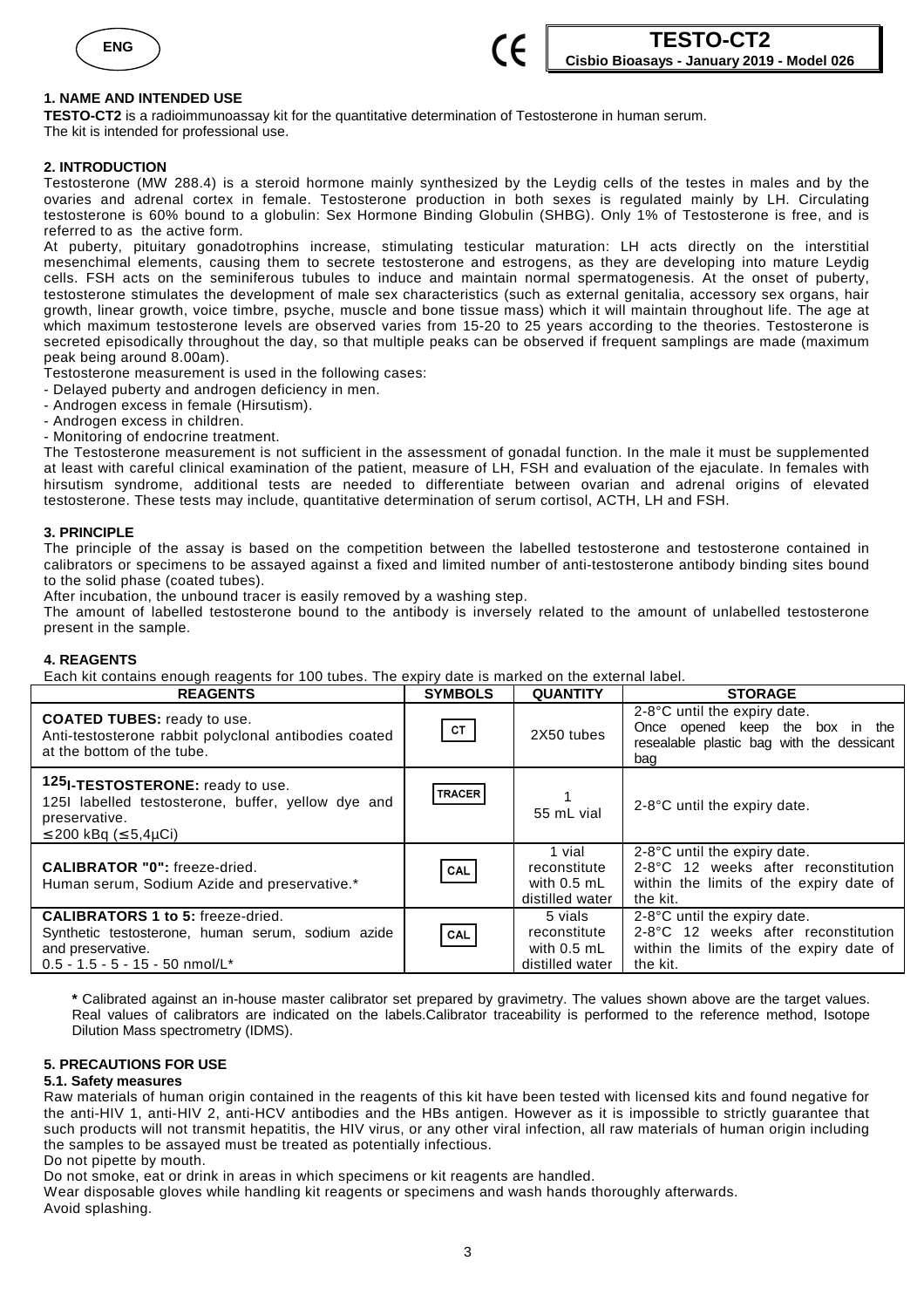



Decontaminate and dispose of specimens and all potentially contaminated materials as if they contained infectious agents. The recommended method of doing this is autoclaving for a minimum of one hour at 121.5°C. Sodium azide may react with lead or copper piping to form highly explosive metal azides. During waste disposal, flush the drains thoroughly to prevent a build-up of these products.

## **5.2. Basic radioprotection rules**

This radioactive product may only be received, purchased, stored or used by persons so authorized, and by laboratories covered by such authorization. The solution should under no circumstance be administered to humans or to animals. The purchase, storage, use or exchange of radioactive products are subject to the laws in force in the user's country. The enforcement of the basic rules for handling radioactive products ensures adequate security.

A summary of these is given below :

Radioactive products must be stored in their original containers in a suitable area.

A record of the reception and storage of radioactive products must be kept up to date.

Handling of radioactive products should take place in a suitably-equipped area with

restricted access (controlled zone).

Do not eat, drink, smoke or apply cosmetics in a controlled zone. Do not mouth-pipette radioactive solutions.

Avoid any direct contact with all radioactive products by using laboratory coats and protective gloves.

Contaminated laboratory equipment and glassware must be disposed of immediately after contamination to prevent cross-contamination of different isotopes.

Any contamination or radioactive substance loss should be dealt with in accordance with the established procedures.

All radioactive waste disposal must be carried out according to the regulations in force.

## **5.3. Handling precautions**

Do not use kit components beyond their expiry date. Do not mix reagents from different batches. Avoid any microbial contamination of the reagents or of the water used for washing. Fully respect the incubation times and the washing instructions indicated.

## **6. SPECIMEN COLLECTION AND PREPARATION**

Assay is carried out on sera extracted from venous blood sample, following the normal precautions for venipuncture. Samples may be stored for up to 12 hours at room temperature or up to 3 days at 2-8 °C . For longer periods they may be separated in aliquots and stored frozen at -20°C for 2 years. Repeated freezing and thawing should be avoided.

## **Dilutions**

Samples with suspected high testosterone concentration may be diluted 1 + 1 using 0.9 % NaCI. It is recommended that disposable plastic tubes be used when carrying out the dilutions.

## **7. ASSAY PROCEDURE**

## **7.1. Material required**

Precision micropipettes or similar, with disposable tips, capable of dispensing 25 µL, 500 µL and 1 mL. Their calibration should be checked regularly.

Distilled water. Vortex type mixer. Parafilm. Aspirating device. Water bath (37°C) Plastic film Disposable plastic test-tubes (for measurement of total activity) Gamma scintillation counter calibrated for 125 Iodine.

## **7.2. Reconstitution of the calibrators**

Reconstitute the calibrators with 0.5 mL of distilled water. Recap the vial. Mix gently by inversion to assure complete dissolution of the freeze-dried material.

N.B.: The reconstituted calibrators should stand at least 30 minutes after reconstitution before proceeding.

## **7.3. Protocol**

All reagents should be brought to room temperature (18-25°C) at least 30 minutes before their use. Dispensing of reagents is also carried out at room temperature.

The assay requires the following groups of tubes:

T group, for the total activity determination.

Calibrator groups, to establish the calibrator curve.

Sx groups, for the test samples.

It is recommended to perform the assay in duplicate for the calibrator groups and samples.

Follow the order in which reagents are to be added:

**Dispense** 25 µL of calibrators and samples to be assayed into the corresponding labeled coated tubes.

Add 500 µL of <sup>125</sup> I -Testosterone to each tube (and T group).

**Mix** each tube gently with a Vortex-type mixer.

**Cover** tubes with plastic film (parafilm).

**Incubate** 1 hours at 37°C in a water bath.

Aspirate liquid from each assay tube (except T tubes).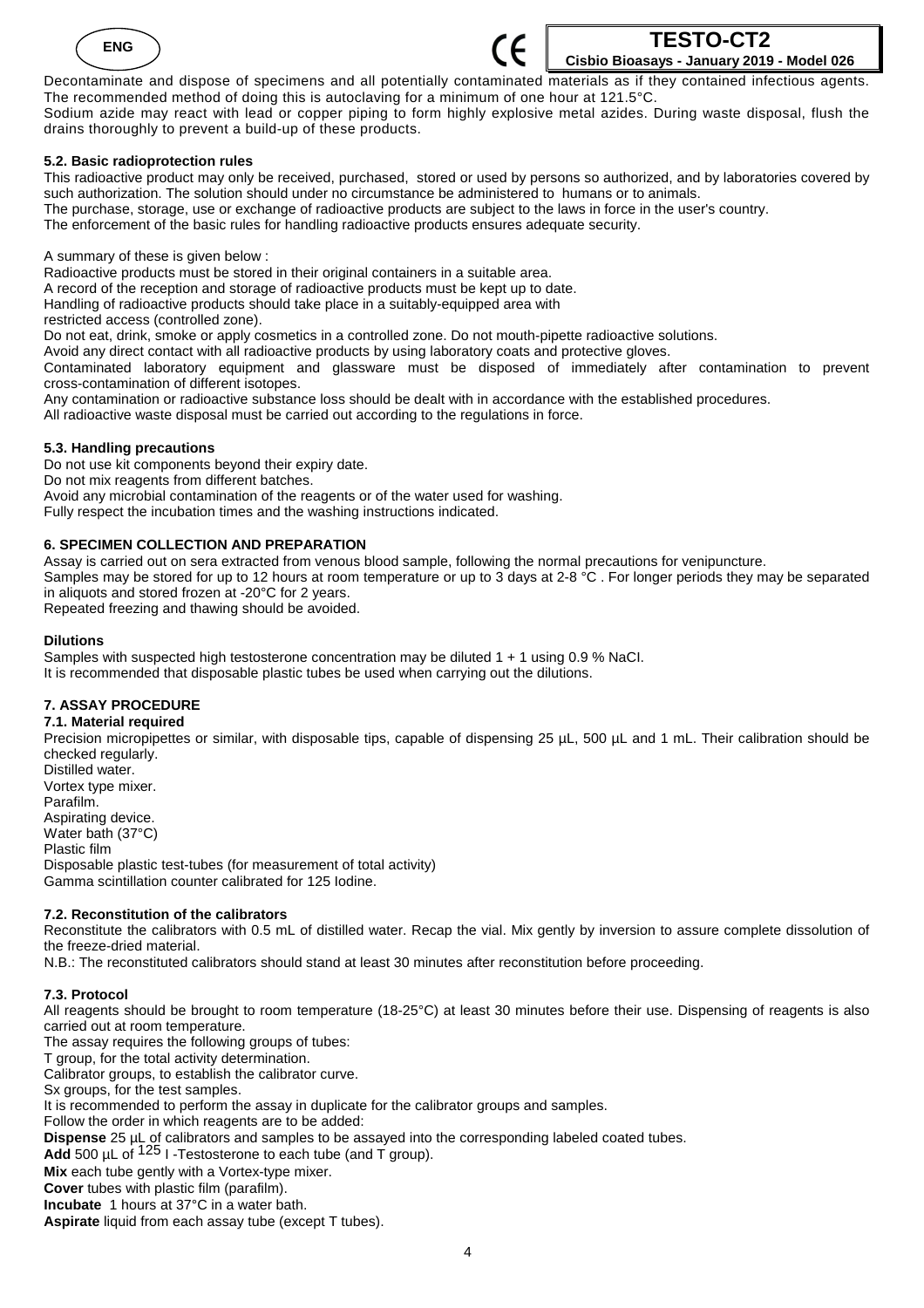



**Rinse** each coated tube (except T tubes) with 1 mL of distilled water. **Aspirate** the solution (except T tubes).

**Measure** the remaining radioactivity bound to the tubes with a gamma scintillation counter calibrated for 125 Iodine.

## **8. QUALITY CONTROL**

Good laboratory practices require the use of quality control samples in each series of assays to check the quality of the results obtained. All specimens should be treated identically, and result analysis using the appropriate statistical methods is recommended.

## **9. RESULTS**

For each group of tubes compute the mean counts.

Calculate B/T value for the CAL0 and calculate B/Bo values for all the calibrators and samples. Draw up the calibration curve by plotting the B/Bo of the calibrators against their concentrations.

Read sample values directly from the calibration curve, and correct the read value for the dilution factor, if necessary. The kit was validated using reference samples measured by gas chromatography mass spectrometry with isotopic dilution. Conversion nmol/L to ng/mL may be accomplished by :

testosterone (ng/mL) = testosterone (nmol/L) x 0.288

The forced spline mathematical fitting model is recommended for calibration curve. Other fitting model may give slightly different results.

**Typical calibration curve** (example only) : these data must not be substituted for results obtained in the laboratory.

| <b>Groups of</b>                                                                                                                                                                                                | Mean                                                                        | <b>B/T</b>                                                                                              | B/Bo                                                        | <b>Concentration</b> | 100 <sub>1</sub>                                                                                  |
|-----------------------------------------------------------------------------------------------------------------------------------------------------------------------------------------------------------------|-----------------------------------------------------------------------------|---------------------------------------------------------------------------------------------------------|-------------------------------------------------------------|----------------------|---------------------------------------------------------------------------------------------------|
| <b>Tubes</b>                                                                                                                                                                                                    | <b>CPM</b>                                                                  | x 100                                                                                                   | x 100                                                       | nmol/L               |                                                                                                   |
| CAL 0<br>nmol/L<br>0<br>CAL <sub>1</sub><br>$0.5$ nmol/L<br>CAL <sub>2</sub><br>1.5 nmol/L<br>CAL <sub>3</sub><br>nmol/L<br>5<br>CAL <sub>4</sub><br>15<br>nmol/L<br>CAL 5 50<br>nmol/L<br>Sample A<br>Sample B | 58076<br>33150<br>28265<br>23618<br>16341<br>11088<br>5427<br>8044<br>22933 | 57.1<br>٠<br>٠<br>$\overline{\phantom{0}}$<br>$\overline{\phantom{0}}$<br>$\overline{\phantom{0}}$<br>۰ | 100<br>85.3<br>71.2<br>49.3<br>33.4<br>16.4<br>24.3<br>69.2 | 28.5<br>1.6          | $80 -$<br>ģ<br>60<br>B/BO x<br>40<br>20 <sup>°</sup><br>100<br>10<br><b>TESTOSTERON</b><br>nmol/l |

## **10. PROCEDURAL LIMITATIONS**

Strict adherence to the exact procedures described within this package insert and careful technique should be exercised to obtain reliable results with the TESTO-CT2 kit.

The measurement of serum testosterone is not sufficient in the assessment of gonadal function. The testosterone RIA kit measures total unconjugated testosterone, ie protein-bound and non protein-bound. If the carrier plasma proteins ( SHBG, Albumin ) are likely to be abnormally low (eg in liver disease) or high (eg during œstrogen therapy, pregnancy, before puberty, in advanced age males), the respective changes in the fraction of the free testosterone must be considered when the results are interpreted. Total testosterone values cannot be interpreted accurately in female patients treated with Danazol.

## **11. EXPECTED VALUES**

Each laboratory must establish its own range of normal values. Testosterone levels from healthy, fasting individuals obtained utilizing the TESTO-CT2 kit are presented in table below (indicative values) :

|               | Range (nmol/L) |
|---------------|----------------|
| MALE          | $8.7 - 36.9$   |
| <b>FFMALE</b> | $nd - 3.3$     |

## **12. SPECIFIC CHARACTERISTICS OF THE ASSAY**

**12.1. Imprecision** 

This was evaluated with samples with different concentrations assayed either 20 times in the same series or once in 10 different series.

|                | Within-run    |        |         | Between-run   |        |
|----------------|---------------|--------|---------|---------------|--------|
| <b>Samples</b> | Mean (nmol/L) | (%) CV | Samples | Mean (nmol/L) | (%) CV |
|                | l .3          | 8.9    | ວ       | 3.3           | 11.6   |
|                | 5.4           | 5.9    |         | 4.9           | 8.5    |
|                | 16.3          | 4.6    |         | 12.9          | 6.5    |
|                | 31.6          | ا . ت  |         | 28.8          | 5.2    |

## **12.2. Recovery test**

Known quantities of Testosterone were added into different serum base pools, including both normal male and normal female samples (n = 6). The recovery percentage of Testosterone obtained was 103.0 % +/- 7.2 % (SD), range was 88.0 % – 123.0 %.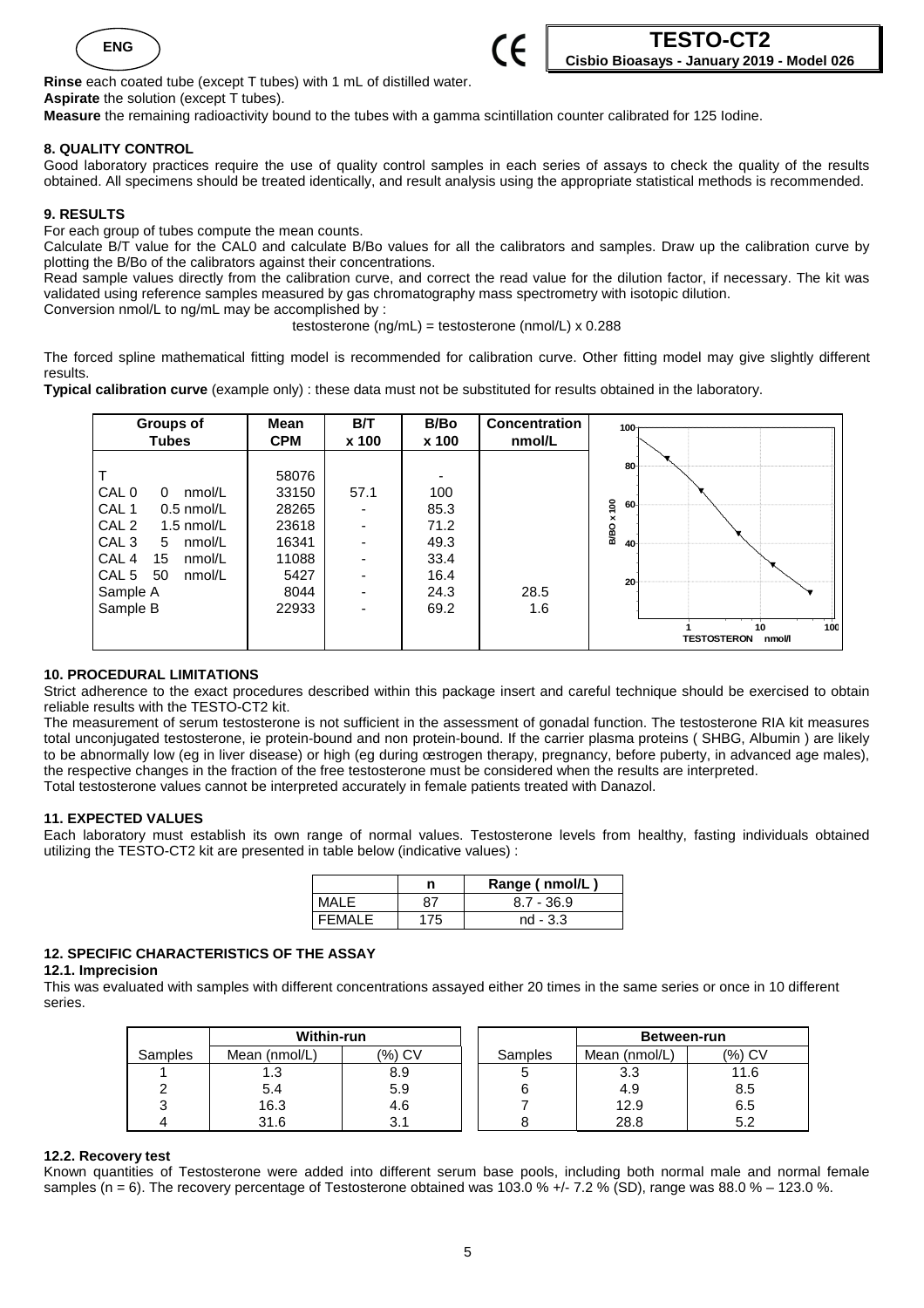

## **12.3. Dilution**

Samples with high testosterone concentration may be diluted 1 + 1 using 0.9 % NaCI.

## **12.4. Interfering substances**

Serum bilirubin concentration ≤ 340 µmol/L does not interfere. Serum hemoglobin concentration ≤ 2 g/L does not interfere. The use of highly lipemic samples is not recommended.

## **12.5. Specificity**

Determined from equivalent displacement measurements at 50 % binding. The antiserum used in the test shows the following crossreactions :

| <b>Substance</b>                                  | <b>Cross-reactivity %</b> | <b>Concentration</b><br>nmol/L | <b>Apparent increase</b><br>nmol/L |
|---------------------------------------------------|---------------------------|--------------------------------|------------------------------------|
| Testosterone                                      | 100                       | 35                             | 35                                 |
| $5\alpha$ -Dihydrotestosterone                    | 2.6                       | 0.6                            | < 0.1                              |
|                                                   |                           | 10                             | 0.26                               |
| Methyltestosterone                                | 0.30                      | 3                              | nd                                 |
|                                                   |                           | 50                             | 0.15                               |
| Androstandione                                    | 0.02                      | 4                              | nd                                 |
|                                                   |                           | 50                             | nd                                 |
| 5-Androstendiol                                   | 0.02                      | 4                              | nd                                 |
|                                                   |                           | 50                             | nd                                 |
| Danazol                                           | 0.006                     | 10                             | nd                                 |
|                                                   |                           | 1000                           | < 0.1                              |
| $17\beta$ -Estradiol                              | 0.005                     | 0.7                            | nd                                 |
|                                                   |                           | 70                             | nd                                 |
| $5\alpha$ -Androstandiol-3 $\beta$ , 17 $\beta$   | 0.008                     | 0.5                            | nd                                 |
|                                                   |                           | 5                              | nd                                 |
| $5\alpha$ -Androstandiol, 3 $\alpha$ , 17 $\beta$ | 0.09                      | 1                              | nd                                 |
|                                                   |                           | 30                             | < 0.1                              |
| Progesterone                                      | 0.01                      | $\overline{30}$                | nd                                 |
|                                                   |                           | 1000                           | 0.1                                |
| Androstenedione                                   | 1.7                       | 5                              | < 0.1                              |
|                                                   |                           | 100                            | 1.7                                |
| Cortisol                                          | < 0.001                   | 500                            | nd                                 |
|                                                   |                           | 8000                           | < 0.1                              |
| Androsterone                                      | 0.001                     | 2                              | nd                                 |
|                                                   |                           | 30                             | nd                                 |
| Dehydroepiandrosterone                            | < 0.001                   | $\overline{20}$                | nd                                 |
|                                                   |                           | 400                            | nd                                 |
| 17OH-Progesterone                                 | 0.005                     | 5                              | nd                                 |
|                                                   |                           | 1000                           | < 0.1                              |
| Dehydroepiandrosteronesulphate                    | < 0.0001                  | 5000                           | nd                                 |
|                                                   |                           | 50000                          | < 0.1                              |

## **12.6. Detection limit**

The sensitivity of the method defined as being the detectable concentration equivalent to twice the calibrator deviation of the zerobinding value. Analytical detection limit is lower than 0.1 nmol/L. Functional detection limit is estimated to be 0.3 nmol/L.

## **12.7. Measurement range**

0.3 – 50 nmol/L.

## **ASSAY FLOW-CHART**

| <b>TUBES</b>       | <b>Calibrators</b><br><b>Samples</b><br>μL | 125<br><b>Testosterone</b><br>μL |                                           | <b>Distilled</b><br>water<br>mL |                       |
|--------------------|--------------------------------------------|----------------------------------|-------------------------------------------|---------------------------------|-----------------------|
| Т                  | $\overline{\phantom{0}}$                   | 500                              |                                           | -                               |                       |
| <b>Calibrators</b> | 25                                         | 500                              | Mix<br>Cover the tubes<br>---<br>Incubate | 1                               | Decant liquid<br>---- |
| <b>Samples</b>     | 25                                         | 500                              | 1h at $37^{\circ}$ C<br>Decant<br>liquid  | 1                               | Count                 |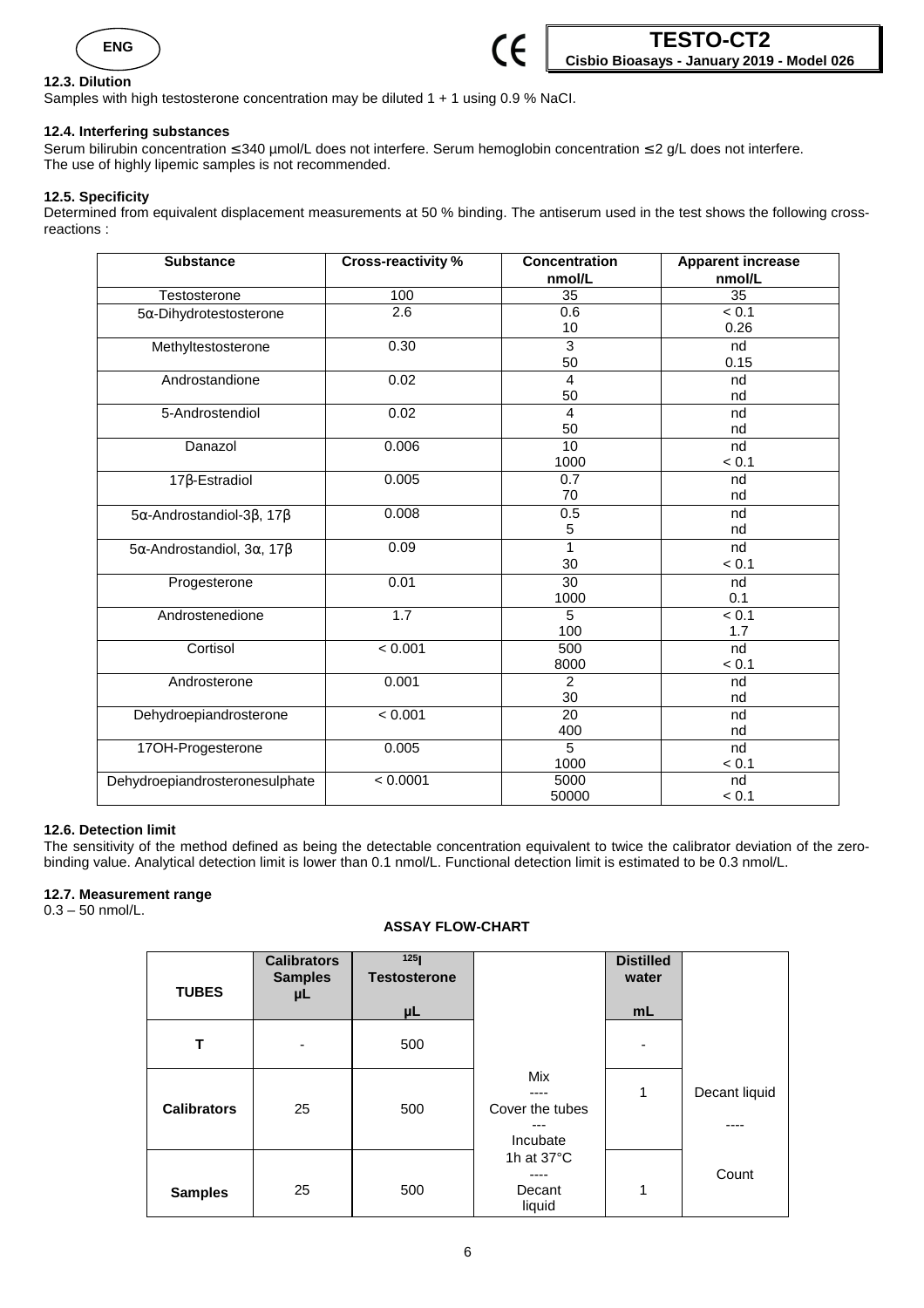## **BIBLIOGRAPHY**

Abrahan GE, Chakmakjian ZH and al. Obstet Gynec. 1975;47:169.

Abraham GE, Maroulis BG and al. Obstet Gynec. 1976;47:395.

Colzieher JW, Dozier TS and al. Improving the diagnostic reliability of rapidly fluctuating plasma hormones by optimized multiple sampling techniques I. Clin Endocrinol Metab. 1976;43:824.

Hersham JM. Endrocrine pathophysiology, a patient oriented approach. Lea and Febiger.

Koreman SG, Crammer KD and Sherman BM. Practical diagnosis endocrine disease houghton miffun. Professional Publisher. 1978.

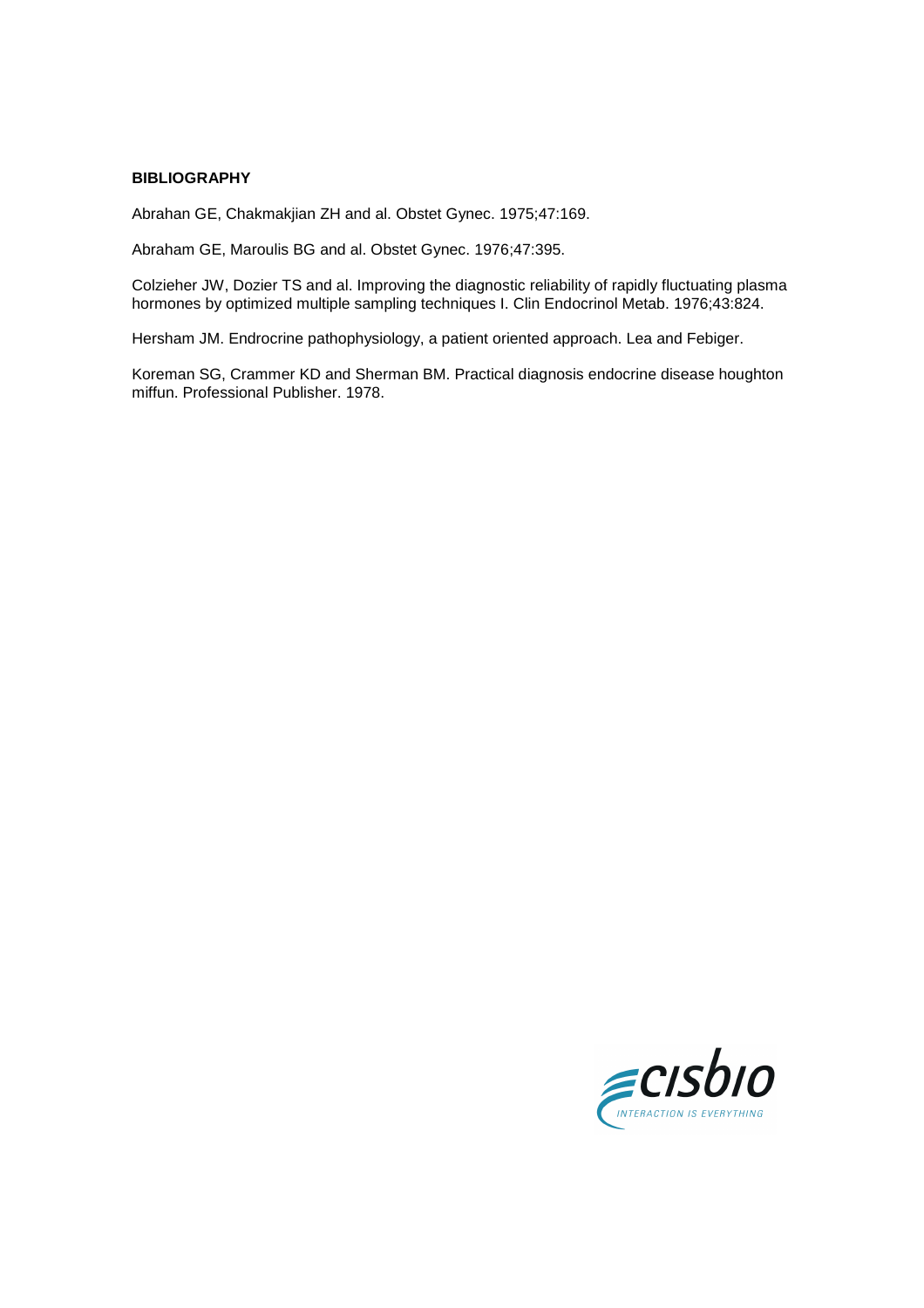#### **ES**

La referencia del producto y el número de lote impresos en la etiqueta del kit constituyen la referencia única del kit y serán necesarios para identificar la versión relevante de las instrucciones de uso correspondientes al producto.

Cómo obtener las instrucciones de uso:

- 1- A través de Internet: www.cisbio.com/ivd-pi
- 2- Enviando un correo electrónico a iva@cisbio.com
- 3- Llamando al número correspondiente a su país o zona geográfica que se indica en la tabla siguiente.

Los materiales de origen humano contenidos en los reactivos de este kit se han sometido a ensayo con kits autorizados y han dado un resultado negativo para los anticuerpos anti-VIH 1, anti-VIH 2 y anti-VHC y para el antígeno HBs. Sin embargo, es imposible garantizar completamente que tales productos no transmitan la hepatitis, el VIH o cualquier otra infección vírica. Todos los productos de origen animal y sus derivados han sido obtenidos de animales sanos. Los componentes bovinos proceden de países libres de EEB. Los componentes que contienen sustancias de origen animal o humano deben tratarse como potencialmente infecciosos. Algunos reactivos contienen azida sódica. Algunos reactivos contienen mertiolato sódico (solo SHBG-RIACT y ESTR-US-CT).

#### **HU**

A készlet címkéjére nyomtatott termék hivatkozási és tételszám a készlet egyedi hivatkozási száma, amelyre szükség lesz a termékéhez tartozó használati útmutató megfelelő verziójának megkereséséhez .

Hogyan kaphatja meg a használati útmutatót:

- 1- Letöltheti az internetről az alábbi linken: www.cisbio.com/ivd-pi
- 2- Küldhet e-mailt a következő címre: *iva@cisbio.com* 3- Felhívhatia az alábbi táblázatban az Ön országának vagy
- földrajzi régiójának megfelelő számot

A jelen készletben található reagensek által tartalmazott emberi eredetű alapanyagokat engedélyezett készletekkel tesztelték, és anti-HIV 1, anti-HIV2, anti-HCV antitestekre és a HBs antigénre negatívnak találták. Nem garantálható azonban teljes mértékben, hogy ezek a termékek nem okoznak hepatitis, HIV vagy más vírusos fertőzést. Az állati eredetű termékeket és származékokat egészséges állatokból nyerték. A szarvasmarha eredetű összetevők olyan országokból származnak, ahol nem jelentették BSE előfordulását. Az állati vagy emberi eredetű anyagokat tartalmazó összetevőket potenciálisan fertőző anyagként kell kezelni. Egyes reagensek nátrium-azidot tartalmaznak. Egyes reagensek (csak az SHBG-RIACT és az ESTR-US-CT) nátriumtiomerzált tartalmaznak.

#### **TR**

Kit etiketinizde yazılı olan ürün referansı ve parti numarası, kitinizin benzersiz referansını oluşturur ve ürününüz ile ilişkili talimatların ilgili sürümünü tanımlamak için gereklidir.

Kullanım talimatları nasıl alınır:

- 1- İnternetten yüklemek için: www.cisbio.com/ivd-pi
- 2- iva@cisbio.com adresine bir e-posta gönderebilirsiniz 3- Aşağıdaki tabloda ülkeniz veya coğrafi alanınız için gösterilen
- ilgili numarayı arayabilirsiniz

Bu kitin reaktiflerinde bulunan insan kökenli hammaddeler, lisanslı kitler ile test edilmiştir ve bu kitlerin anti-HIV 1, anti-HIV 2 ve anti-HCV antikorları ile HBs antijeni açısından bunların negatif olduğu tespit edilmiştir. Ancak bu ürünlerin hepatit, HIV virüsü ya da diğer viral enfeksiyonları bulaştırmayacağı konusunda garanti sunulamamaktadır. Tüm hayvan kaynaklı ürünler ve türevleri, sağlıklı hayvanlardan toplanmıştır. Sığır bileşenleri, BSE'nin bildirilmediği ülkelerden alınmıştır. İnsan veya hayvan kökenli maddeler içeren bileşenlere bulaşıcı potansiyelli madde olarak yaklaşılmalıdır. Bazı reaktifler sodyum azid içerir. Bazı reaktifler sodyum Mertiolat içerir (yalnızca SHBG-RIACT ve ESTR-US-CT).

#### **PT**

A referência do produto e o número do lote impressos no rótulo do seu kit constituem a única referência do seu kit e serão necessários para identificar a versão relevante de instruções de utilização associadas ao produto.

- Como obter as instruções de utilização:
- 1- Na página da Internet: www.cisbio.com/ivd-pi
- 2- Enviando um e-mail para *iva@cisbio.com*
- 3- Ligando para o número associado ao seu país ou área geográfica que se indica na tabela abaixo.

As matérias-primas de origem humana contidas nos reagentes deste kit foram testadas com kits registados e tiveram resultados negativos para anticorpos anti-VIH 1, anti-VIH 2, anti-VHC e o antigénio HBs. No entanto, é impossível garantir absolutamente que estes produtos não transmitirão a hepatite, o vírus VIH ou qualquer outra infeção viral. Todos os produtos e derivados de origem animal foram colhidos de animais saudáveis. Os componentes bovinos têm origem em países onde não foram relatados casos de BSE. Os componentes que contêm substâncias humanas ou animais devem ser tratados como potencialmente infecciosos. Alguns reagentes contêm azida de sódio. Alguns reagentes contêm mertiolato de sódio (apenas SHBG-RIACT e CT-ESTR-U.S.).

#### **IT**

Il riferimento del prodotto e il numero di lotto stampati sull'etichetta del kit costituiscono il riferimento univoco del kit e sono necessari per identificare la versione corretta delle istruzioni d'uso associate al prodotto.

Come reperire le istruzioni d'uso:

- 1- Scaricandole da internet all'indirizzo: www.cisbio.com/ivd-pi 2- Inviando un'e-mail a iva@cisbio.com
- 3- Chiamando il numero associato al proprio paese o area geografica nella tabella sottostante

Le materie prime di origine umana contenute nei reagenti di questo kit sono state testate con kit approvati e sono risultate negative agli anticorpi anti-HIV 1, anti-HIV 2, anti-HCV e all'antigene HBs. Tuttavia, non è possibile garantire che tali prodotti non possano trasmettere l'epatite, il virus dell'HIV o qualsiasi altra infezione virale. Tutti i prodotti e i derivati animali sono stati ricavati da animali sani. I componenti bovini provengono da paesi in cui non sono stati segnalati casi di BSE. I componenti contenenti sostanze di origine animale o umana devono essere trattati come potenzialmente infettivi. Alcuni reagenti contengono sodio azide. Alcuni reagenti contengono sodio mertiolato (solo SHBG-RIACT ed ESTR-US-CT).

#### **NO**

Produktreferansen og serienummeret som er trykket på serieetiketten utgiør den entydige referansen til settet du bruker. og vil være nødvendig ved identifisering av den relevante versionen av bruksanvisningen som er knyttet til produktet ditt

Hvordan du finner bruksanvisningene:

- 1- På Internett, under www.cisbio.com/ivd-pi
- 2- Ved å sende en e-post til iva@cisbio.com
- 3- Ved å ringe telefonnummeret i tabellen nedenfor som er knyttet til landet ditt eller det geografiske området der du er

Råstoff av menneskelig opprinnelse som dette settet inneholder har blitt testet med lisensierte sett, og funnet negative for antistoffer for anti- HIV 1, anti-HIV 2, anti-HCV og antigener for HBer. Det er imidlertid ikke mulig å strengt garantere at slike produkter ikke vil overføre hepatitt, HIV-viruser eller noen andre virusinfeksjoner. Alle dyreprodukter av derivater har blitt samlet fra friske dyr. Komponenter fra kveg stammer fra land der det ikke har vært rapportert BSE. Komponenter som inneholder stoffer fra dyr eller mennesker må behandles som mulig smittefarlig. Noen reagenser inneholder natriumazid. Noen reagenser inneholder natriummertiolat (bare SHBG-RIACT og ESTR-US-CT).

#### **BG**

Референтната информация и номерът на партидата на продукта, които са отпечатани на етикета на вашия комплект, представляват уникалната референтна информация на вашия комплект и ще се изискват, за да се идентифицира съответната версия на инструкциите за употреба, която е свързана с вашия продукт

- Как да получите инструкциите за употреба:
- 1- От интернет на адрес: www.cisbio.com/ivd-pi
	- 2- Като изпратите имейл на iva@cisbio.com
	- 3- Като се обадите на телефонния номер, зададен за вашата държава или географска област, от таблицата по-долу

Необработени материали от човешки произход, съдържащи се в реагентите на този комплект, са изследвани с лицензирани комплекти и е установено, че са отрицателни за анти-HIV 1, анти-HIV 2, анти-HCV антитела и HBs антиген. Въпреки това не е възможно категорично да се гарантира, че такива продукти няма да предадат хепатит, вируса на HIV или каквато и да било друга вирусна инфекция. Всички животински продукти и техни деривати са били получени от здрави животни. Говеждите компоненти са с произход от държави, в които BSE не е била докладвана. Компонентите, които съдържат животински или човешки вещества, трябва да бъдат третирани като потенциално инфекциозни. Някои реагенти съдържат натриев азид. Някои реагенти съдържат натриев мертиолат (само SHBG-RIACT и ESTR-US-CT).

#### **PL**

Kod produktu i numer partii wydrukowane na etykiecie zestawu stanowią unikalny numer referencyjny zestawu i będą wymagane do zidentyfikowania odpowiedniej wersji instrukcji użycia powiązanej z produktem.

- Jak uzyskać instrukcję użycia:
- 1- Pobierając z witryny: www.cisbio.com/ivd-pi
- 2- Wysyłając wiadomość e-mail pod adres *iva@cisbio.com* 3- Dzwoniąc pod odpowiedni numer (kraj/obszar geograficzny) wskazany w poniższej tabeli

Surowce pochodzenia ludzkiego zawarte w odczynnikach dołączonych do zestawu zostały zbadane z wykorzystaniem zatwierdzonych zestawów i ustalono, że są one ujemne pod względem przeciwciał anty-HIV 1, anty-HIV 2, anty-HCV i antygenu HBs. Nie można jednak całkowicie zagwarantować, że takie produkty nie będą przekazywać wirusa zapalenia wątroby, wirusa HIV bądź innych infekcji wirusowych. Wszystkie produkty zwierzęce i od nich pochodne zostały pozyskane od zdrowych osobników. Składniki pochodzące od bydła pozyskano w krajach, gdzie nie zgłaszano przypadków BSE. Składniki zawierające substancje pochodzenia zwierzęcego lub ludzkiego należy traktować jako potencjalnie chorobotwórcze. Niektóre odczynniki zawierają azydek sodu. Niektóre odczynniki zawierają Merthiolate (tylko SHBG-RIACT i ESTR-US-CT).

#### $S$

Modellbeteckning och partinummer tryckt på din utrustningsetikett utgör den unika hänvisningen till din utrustning och kommer att krävas för att identifiera den aktuella versionen av bruksanvisningar i samband med din produkt.

Hur man skaffar bruksanvisningen:

- 1- Från internet på: www.cisbio.com/ivd-pi
- 2- Genom att skicka ett e-postmeddelande till: *iva@cisbio.com*
- 3- Genom att ringa numret associerat till ditt land eller geografiska område i tabellen nedan

Råmaterial från människa i reagenserna i detta kit har testats med licensierade kit och befunnits vara negativa för anti-HIV 1-, anti-HIV 2-, anti-HCV-antikroppar och HBs-antigen. Det är emellertid omöjligt att fullständigt garantera att sådana produkter inte kommer att överföra hepatit, HIV-virus eller andra virusinfektioner. Alla animaliska produkter och derivat har samlats in från friska djur. Nötkreaturskomponenter kommer från länder där BSE inte har rapporterats. Komponenter som innehåller animaliska eller mänskliga ämnen skall behandlas som potentiellt smittförande. Vissa reagenser innehåller natriumazid. Vissa reagenser innehåller natriummertiolat (endast SHBG-RIACT och ESTR-US-CT).

| EU: +800 135 79 135 |                      |            |              |    |                   |                           | non-EU: +31 20 794 7071 |
|---------------------|----------------------|------------|--------------|----|-------------------|---------------------------|-------------------------|
| ET                  | 0800 0100567         | <u>RO</u>  | 0800 895 084 | TR | 00800 142 064 866 | US                        | +1 855 236 0910         |
| GR                  | 00800 161 220 577 99 | <b>SK</b>  | 0800 606 287 |    | +31 20 796 5692   | CA                        | +1 855 805 8539         |
| <u>IS</u>           | 800 8996             | <b>HRV</b> | 0800 804 804 | MT | +31 20 796 5693   | <b>BR</b>                 | 0800 591 1055           |
|                     | 8800 30728           |            |              |    |                   | AR. CO. UY.<br>AU, NZ, RU | +800 135 79 135         |